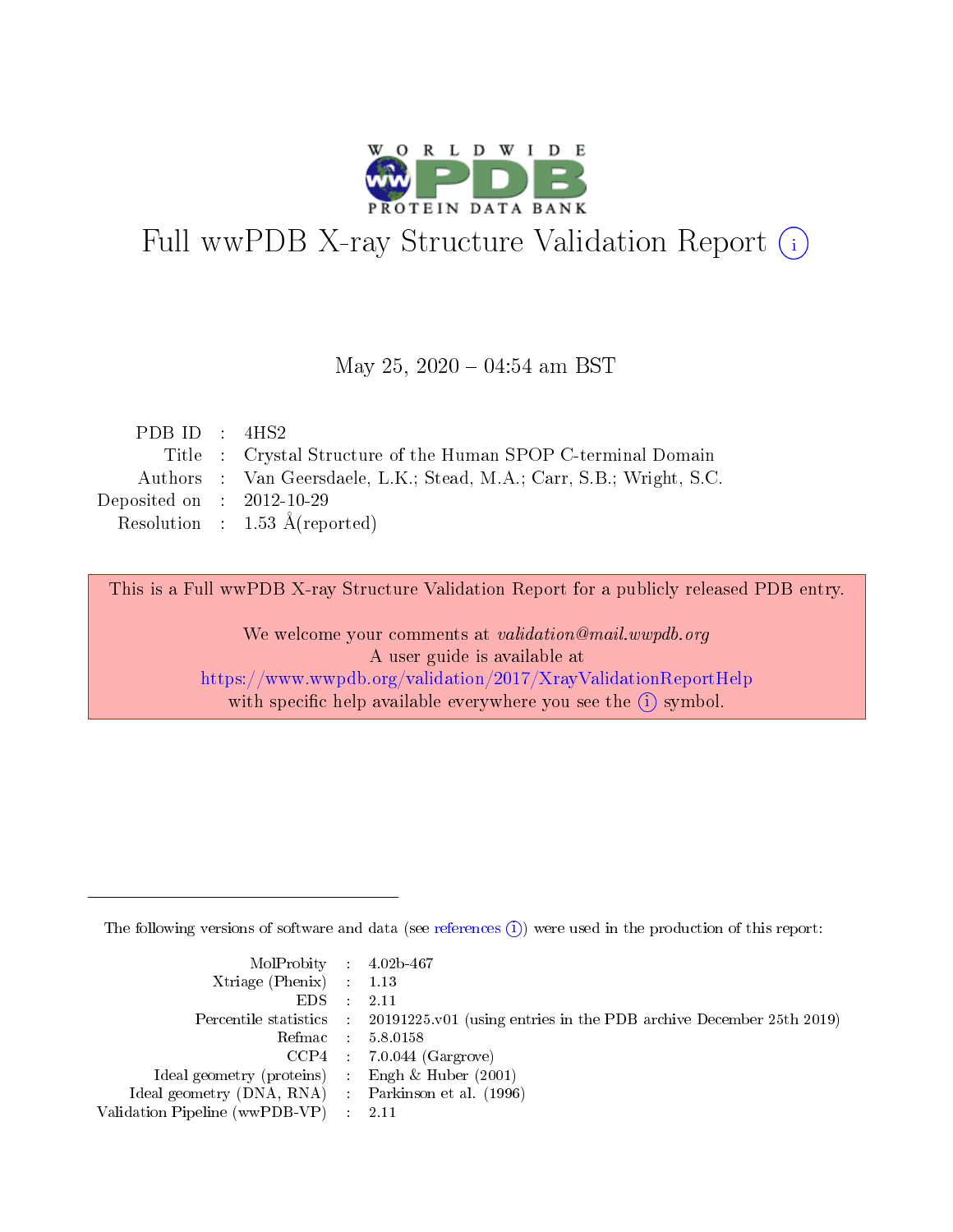## 1 [O](https://www.wwpdb.org/validation/2017/XrayValidationReportHelp#overall_quality)verall quality at a glance  $(i)$

The following experimental techniques were used to determine the structure: X-RAY DIFFRACTION

The reported resolution of this entry is 1.53 Å.

Percentile scores (ranging between 0-100) for global validation metrics of the entry are shown in the following graphic. The table shows the number of entries on which the scores are based.



| Metric                | Whole archive<br>$(\#\text{Entries})$ | Similar resolution<br>$(\#\text{Entries},\,\text{resolution}\,\,\text{range}(\textup{\AA}))$ |
|-----------------------|---------------------------------------|----------------------------------------------------------------------------------------------|
| $R_{free}$            | 130704                                | $2556(1.56-1.52)$                                                                            |
| Clashscore            | 141614                                | $2634(1.56-1.52)$                                                                            |
| Ramachandran outliers | 138981                                | $2580(1.56-1.52)$                                                                            |
| Sidechain outliers    | 138945                                | $2577(1.56-1.52)$                                                                            |
| RSRZ outliers         | 127900                                | $2524(1.56-1.52)$                                                                            |

The table below summarises the geometric issues observed across the polymeric chains and their fit to the electron density. The red, orange, yellow and green segments on the lower bar indicate the fraction of residues that contain outliers for  $>=3, 2, 1$  and 0 types of geometric quality criteria respectively. A grey segment represents the fraction of residues that are not modelled. The numeric value for each fraction is indicated below the corresponding segment, with a dot representing fractions <=5% The upper red bar (where present) indicates the fraction of residues that have poor fit to the electron density. The numeric value is given above the bar.

| Mol | $\alpha$ hain | Length  | Quality of chain |  |     |  |  |
|-----|---------------|---------|------------------|--|-----|--|--|
|     |               |         | $2\%$            |  |     |  |  |
|     |               | $110\,$ | 57%              |  | 42% |  |  |

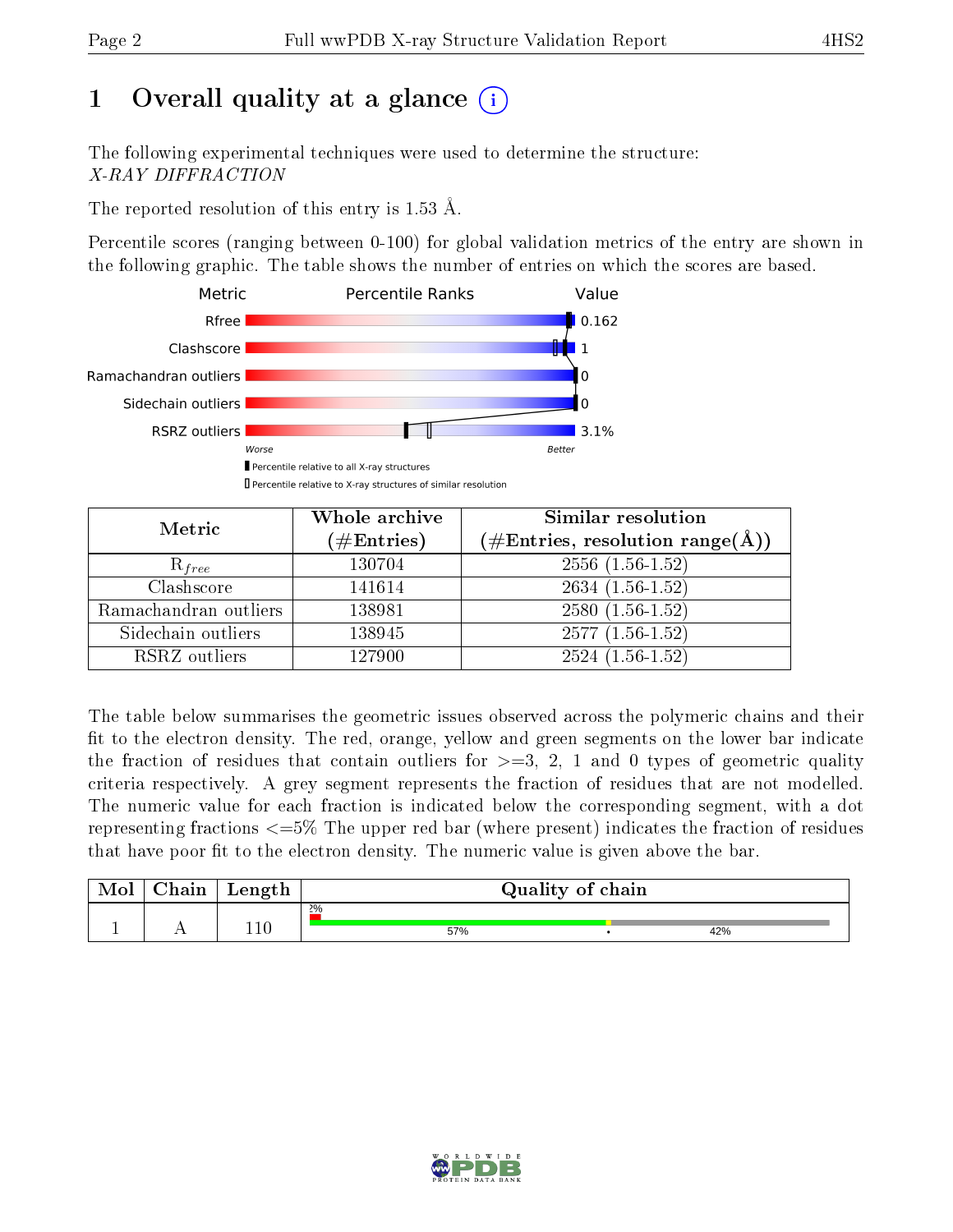# 2 Entry composition (i)

There are 2 unique types of molecules in this entry. The entry contains 604 atoms, of which 0 are hydrogens and 0 are deuteriums.

In the tables below, the ZeroOcc column contains the number of atoms modelled with zero occupancy, the AltConf column contains the number of residues with at least one atom in alternate conformation and the Trace column contains the number of residues modelled with at most 2 atoms.

Molecule 1 is a protein called Speckle-type POZ protein.

| Mol | Chain   Residues | Atoms        |     |                             |  |  | ZeroOcc   AltConf   Trace |  |
|-----|------------------|--------------|-----|-----------------------------|--|--|---------------------------|--|
|     | 64               | Total<br>542 | 338 | N.<br>$\Omega$ <sup>-</sup> |  |  |                           |  |

There are 8 discrepancies between the modelled and reference sequences:

| Chain | Residue | Modelled   | Actual | Comment               | Reference         |
|-------|---------|------------|--------|-----------------------|-------------------|
|       | 265     | GLY        |        | <b>EXPRESSION TAG</b> | UNP 043791        |
|       | 266     | <b>PRO</b> |        | <b>EXPRESSION TAG</b> | <b>UNP 043791</b> |
|       | 267     | LEU        |        | <b>EXPRESSION TAG</b> | UNP 043791        |
|       | 268     | <b>GLY</b> |        | <b>EXPRESSION TAG</b> | <b>UNP 043791</b> |
|       | 269     | <b>SER</b> |        | <b>EXPRESSION TAG</b> | UNP 043791        |
|       | 273     | ASP        | LEU    | ENGINEERED MUTATION   | <b>UNP 043791</b> |
|       | 282     | ASP        | LEU    | ENGINEERED MUTATION   | UNP 043791        |
|       | 285     | <b>LYS</b> | LEU    | ENGINEERED MUTATION   | O43791            |

• Molecule 2 is water.

|  | $\parallel$ Mol $\parallel$ Chain $\parallel$ Residues $\perp$ | Atoms | $\mid$ ZeroOcc $\mid$ AltConf $\mid$ |  |
|--|----------------------------------------------------------------|-------|--------------------------------------|--|
|  |                                                                | Total |                                      |  |

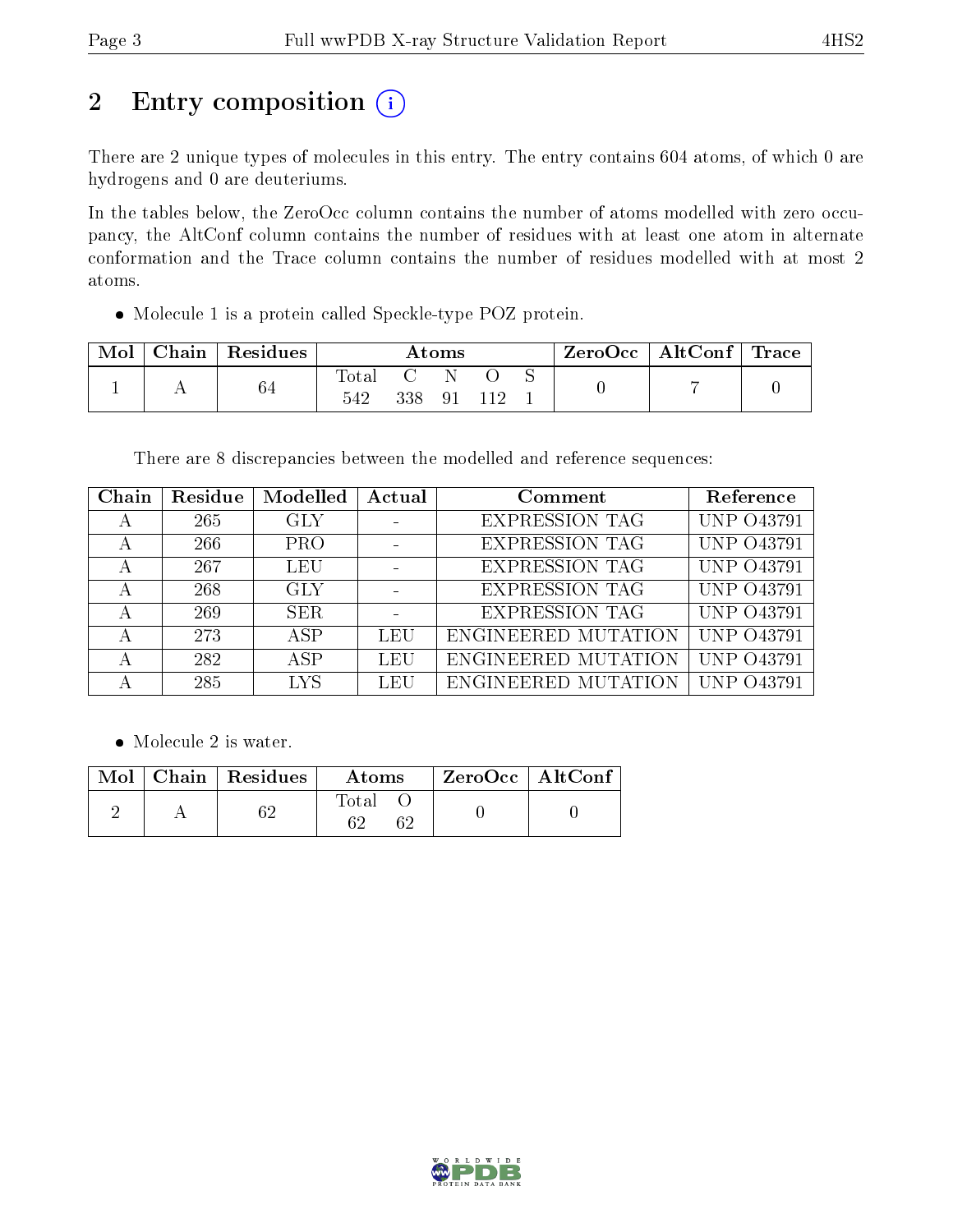## 3 Residue-property plots  $(i)$

These plots are drawn for all protein, RNA and DNA chains in the entry. The first graphic for a chain summarises the proportions of the various outlier classes displayed in the second graphic. The second graphic shows the sequence view annotated by issues in geometry and electron density. Residues are color-coded according to the number of geometric quality criteria for which they contain at least one outlier: green  $= 0$ , yellow  $= 1$ , orange  $= 2$  and red  $= 3$  or more. A red dot above a residue indicates a poor fit to the electron density (RSRZ  $> 2$ ). Stretches of 2 or more consecutive residues without any outlier are shown as a green connector. Residues present in the sample, but not in the model, are shown in grey.





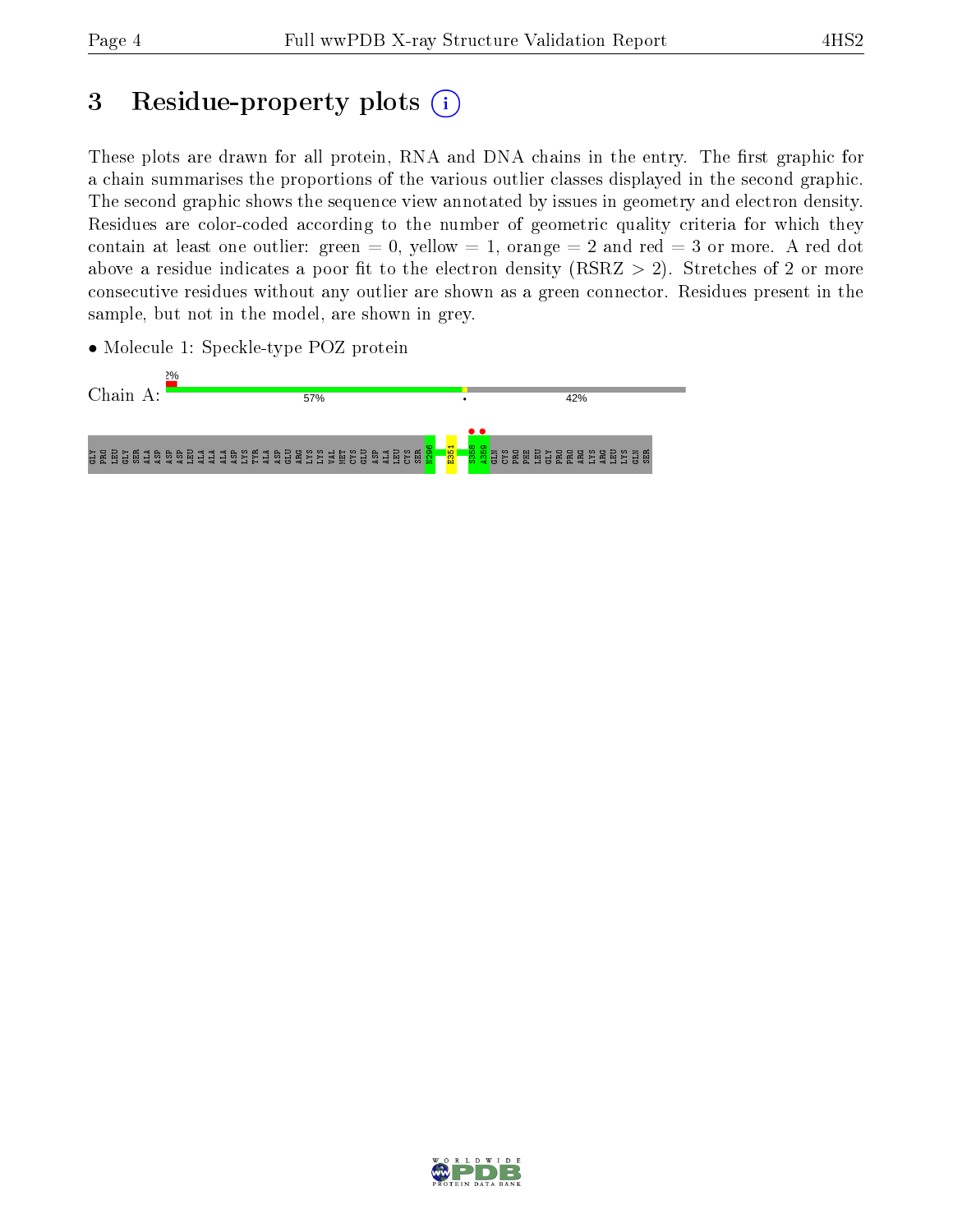## 4 Data and refinement statistics  $(i)$

| Property                                                         | Value                                            | Source     |
|------------------------------------------------------------------|--------------------------------------------------|------------|
| Space group                                                      | P 61 2 2                                         | Depositor  |
| Cell constants                                                   | 57.65Å 57.65Å 102.81Å                            | Depositor  |
| a, b, c, $\alpha$ , $\beta$ , $\gamma$                           | $90.00^{\circ}$ $90.00^{\circ}$ $120.00^{\circ}$ |            |
| Resolution $(A)$                                                 | $27.75 - 1.53$                                   | Depositor  |
|                                                                  | $27.75 - 1.53$                                   | <b>EDS</b> |
| % Data completeness                                              | $99.7(27.75-1.53)$                               | Depositor  |
| (in resolution range)                                            | 99.8 (27.75-1.53)                                | <b>EDS</b> |
| $R_{merge}$                                                      | (Not available)                                  | Depositor  |
| $\mathrm{R}_{sym}$                                               | 0.06                                             | Depositor  |
| $\langle I/\sigma(I) \rangle^{-1}$                               | 3.20 (at $1.53\text{\AA}$ )                      | Xtriage    |
| Refinement program                                               | <b>REFMAC 5.6.0117</b>                           | Depositor  |
| $R, R_{free}$                                                    | 0.132<br>0.151<br>$\overline{\phantom{a}}$       | Depositor  |
|                                                                  | 0.146<br>0.162<br>$\mathcal{A}$                  | DCC        |
| $\mathcal{R}_{free}$ test set                                    | 795 reflections $(4.98\%)$                       | wwPDB-VP   |
| Wilson B-factor $(A^2)$                                          | 17.9                                             | Xtriage    |
| Anisotropy                                                       | 0.277                                            | Xtriage    |
| Bulk solvent $k_{sol}(\text{e}/\text{A}^3), B_{sol}(\text{A}^2)$ | 0.41, 47.6                                       | <b>EDS</b> |
| L-test for $\mathrm{twinning}^2$                                 | $< L >$ = 0.49, $< L2$ > = 0.32                  | Xtriage    |
| Estimated twinning fraction                                      | No twinning to report.                           | Xtriage    |
| $\overline{F_o}, \overline{F_c}$ correlation                     | 0.97                                             | <b>EDS</b> |
| Total number of atoms                                            | 604                                              | wwPDB-VP   |
| Average B, all atoms $(A^2)$                                     | 21.0                                             | wwPDB-VP   |

Xtriage's analysis on translational NCS is as follows: The largest off-origin peak in the Patterson function is  $8.56\%$  of the height of the origin peak. No significant pseudotranslation is detected.

<sup>&</sup>lt;sup>2</sup>Theoretical values of  $\langle |L| \rangle$ ,  $\langle L^2 \rangle$  for acentric reflections are 0.5, 0.333 respectively for untwinned datasets, and 0.375, 0.2 for perfectly twinned datasets.



<span id="page-4-1"></span><span id="page-4-0"></span><sup>1</sup> Intensities estimated from amplitudes.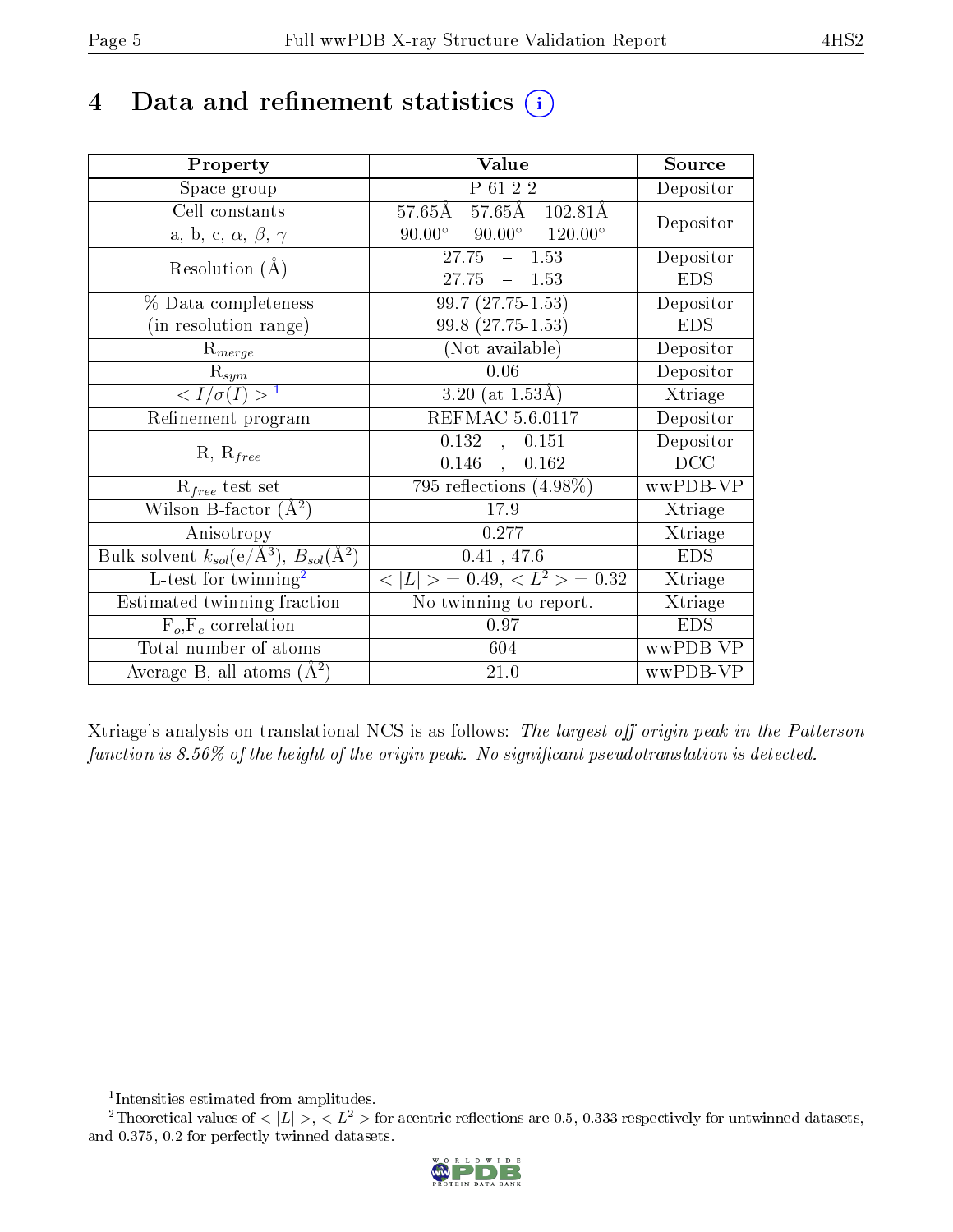## 5 Model quality  $(i)$

### 5.1 Standard geometry  $\overline{()}$

The Z score for a bond length (or angle) is the number of standard deviations the observed value is removed from the expected value. A bond length (or angle) with  $|Z| > 5$  is considered an outlier worth inspection. RMSZ is the root-mean-square of all Z scores of the bond lengths (or angles).

| Mol | Chain |      | <b>Bond lengths</b>        | Bond angles |       |  |
|-----|-------|------|----------------------------|-------------|-------|--|
|     |       | RMSZ | $\#Z  > 5$ RMSZ $\#Z  > 5$ |             |       |  |
|     |       | 0.63 | 0/551                      | 0.59        | 0/750 |  |

There are no bond length outliers.

There are no bond angle outliers.

There are no chirality outliers.

There are no planarity outliers.

### 5.2 Too-close contacts  $\overline{()}$

In the following table, the Non-H and H(model) columns list the number of non-hydrogen atoms and hydrogen atoms in the chain respectively. The H(added) column lists the number of hydrogen atoms added and optimized by MolProbity. The Clashes column lists the number of clashes within the asymmetric unit, whereas Symm-Clashes lists symmetry related clashes.

| Mol |     |  | Chain   Non-H   H(model)   H(added)   Clashes   Symm-Clashes |
|-----|-----|--|--------------------------------------------------------------|
|     |     |  |                                                              |
|     |     |  |                                                              |
|     | 604 |  |                                                              |

The all-atom clashscore is defined as the number of clashes found per 1000 atoms (including hydrogen atoms). The all-atom clashscore for this structure is 1.

All (1) close contacts within the same asymmetric unit are listed below, sorted by their clash magnitude.

| Atom-1             | Atom-2        | Interatomic<br>distance $(A)$ | Clash<br>overlap $(A)$ |  |
|--------------------|---------------|-------------------------------|------------------------|--|
| 1:A:351[B]:GLU:HG3 | 2:A:445:HOH:O | 2.14                          | II.46                  |  |

There are no symmetry-related clashes.

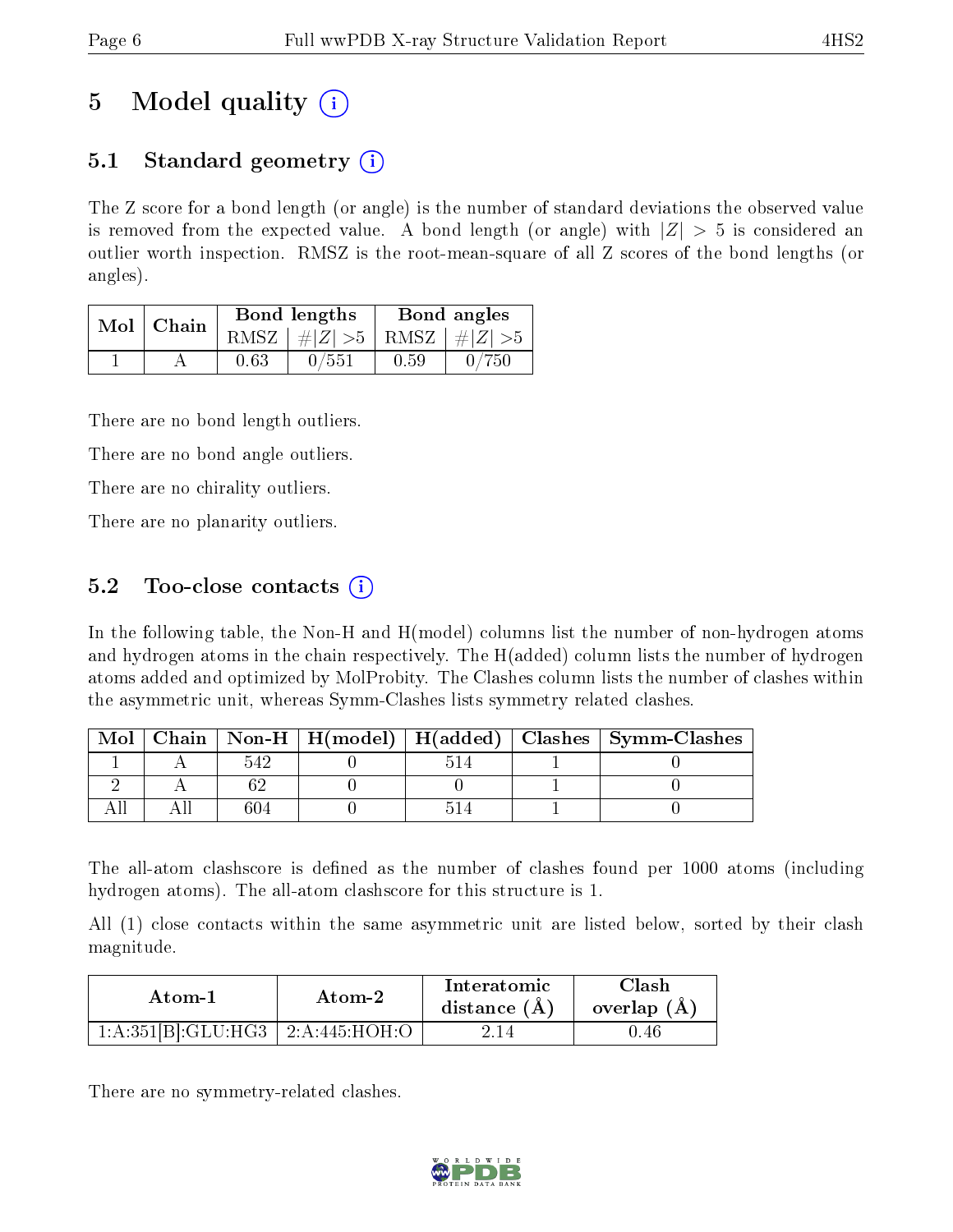### 5.3 Torsion angles (i)

#### 5.3.1 Protein backbone  $(i)$

In the following table, the Percentiles column shows the percent Ramachandran outliers of the chain as a percentile score with respect to all X-ray entries followed by that with respect to entries of similar resolution.

The Analysed column shows the number of residues for which the backbone conformation was analysed, and the total number of residues.

| Mol   Chain | Analysed   Favoured   Allowed   Outliers   Percentiles |  |                     |
|-------------|--------------------------------------------------------|--|---------------------|
|             | 69/110 (63%)   69 (100%)                               |  | $\parallel$ 100 100 |

There are no Ramachandran outliers to report.

#### $5.3.2$  Protein sidechains  $(i)$

In the following table, the Percentiles column shows the percent sidechain outliers of the chain as a percentile score with respect to all X-ray entries followed by that with respect to entries of similar resolution.

The Analysed column shows the number of residues for which the sidechain conformation was analysed, and the total number of residues.

|  | Mol   Chain   Analysed   Rotameric   Outliers   Percentiles |  |                         |  |
|--|-------------------------------------------------------------|--|-------------------------|--|
|  | $60/90(67%)$ 60 (100%)                                      |  | $\vert$ 100 100 $\vert$ |  |

There are no protein residues with a non-rotameric sidechain to report.

Some sidechains can be flipped to improve hydrogen bonding and reduce clashes. There are no such sidechains identified.

#### $5.3.3$  RNA  $(i)$

There are no RNA molecules in this entry.

### 5.4 Non-standard residues in protein, DNA, RNA chains  $\Omega$  $\Omega$  $\Omega$

There are no non-standard protein/DNA/RNA residues in this entry.

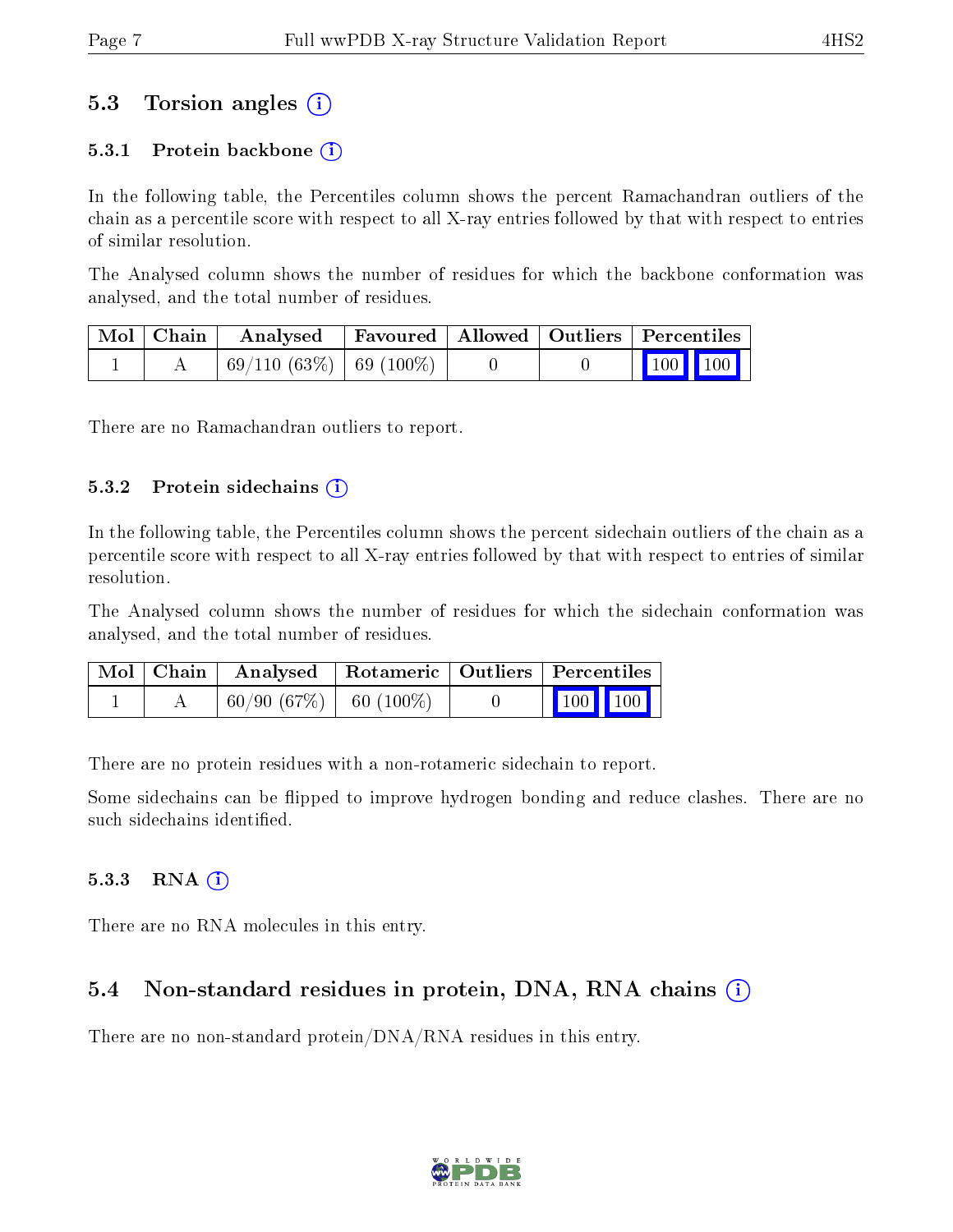#### 5.5 Carbohydrates  $(i)$

There are no carbohydrates in this entry.

### 5.6 Ligand geometry  $(i)$

There are no ligands in this entry.

#### 5.7 [O](https://www.wwpdb.org/validation/2017/XrayValidationReportHelp#nonstandard_residues_and_ligands)ther polymers  $(i)$

There are no such residues in this entry.

#### 5.8 Polymer linkage issues  $(i)$

There are no chain breaks in this entry.